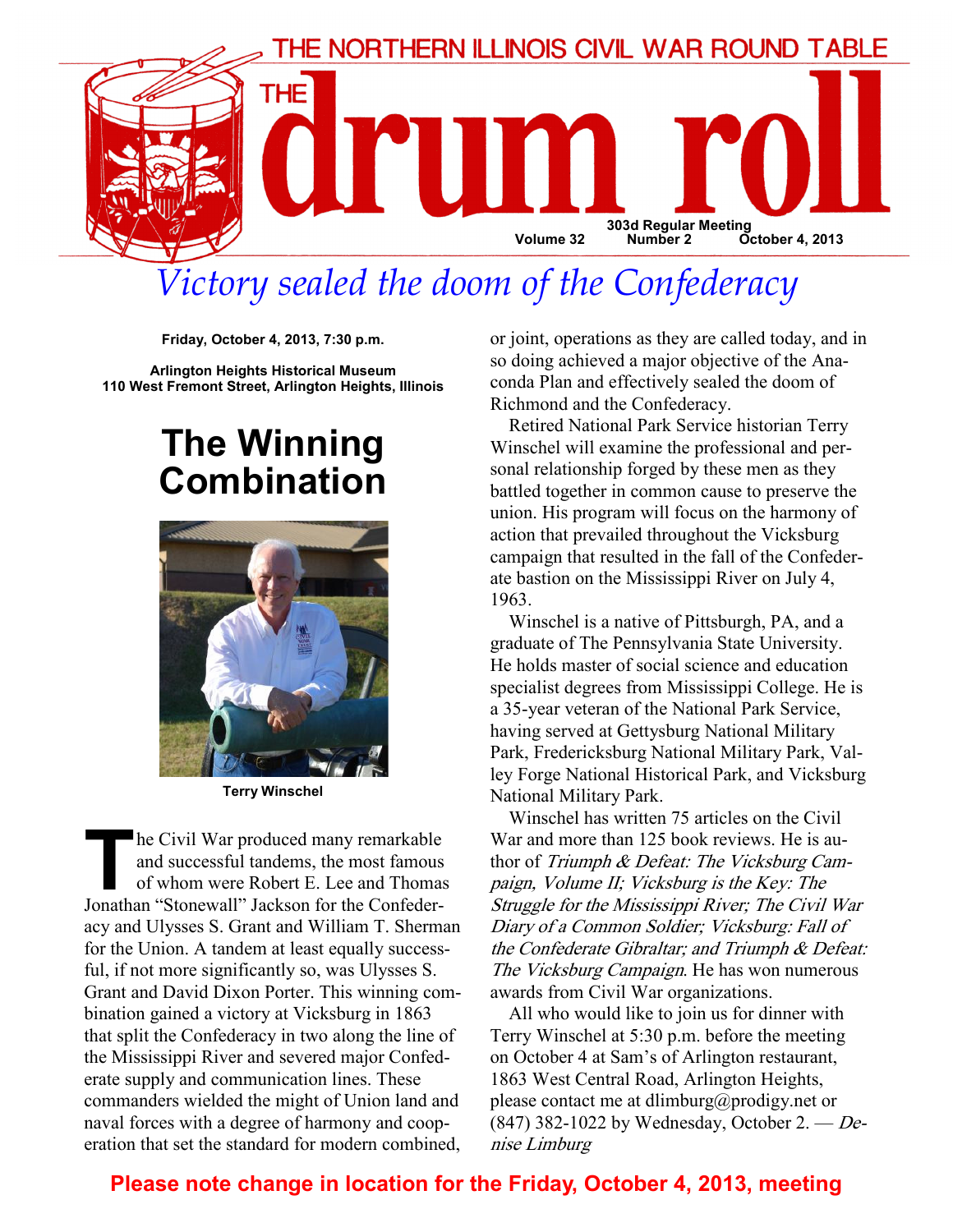# Birth of a War-Winning Effort Forts Henry and Donelson

#### By Tom DeFranco

On Friday night, September 6, 2013<br>
(General William S. Rosecrans's 1<br>
birthday), the Northern Illinois Cive<br>
Round Table began the new meeting season (General William S. Rosecrans's 194th birthday), the Northern Illinois Civil War Round Table began the new meeting season with a presentation by Greg Biggs. Biggs spoke about the beginnings of a campaign that was to provide Federal forces with years of success — the fighting along the rivers on the Western Front.

To understand the campaigns in the West it helps to know the geography (political as well as topographical) of the area. In Virginia, the Confederates benefitted from the fact that the rivers there flowed in an east-west direction. In what was to become the Western Theater, the rivers ran north-south. That difference favored Union thrusts southward into the western Confederate states.

Before entertaining any forays south, however, Federal forces needed to quell anti-Union sentiment in the Illinois river town of Cairo. Cairo, of course, sits at the extreme southern tip of the state. It should be noted that while the northernmost latitude of Illinois is about as far north as Boston, the southernmost tip is about the same latitude as the Virginia–North Carolina border. Accordingly, there were a significant number of people in Cairo who harbored pro-slavery and secessionist leanings. This situation was understood by Governor Richard Yates, who sent the 21st Illinois Infantry Regiment led by then-Colonel (and soon to be brigadier general) U. S. Grant to quell the unrest there. Grant turned a city infested with mosquitoes (as noted by English novelist Charles Dickens during an antebellum visit) and Confederate sentiment into his headquarters in mid-1861.

Grant, however, had no intention of sitting there throughout the war. First he had to deal with troublesome superiors. General John C. Fremont, who made Grant district commander in Cairo, got into trouble with the Lincoln administration for prematurely freeing the slaves in his department (and for allegedly lining his pockets). Then there was General Henry Wager Halleck, who rode a Page 2 drum roll, October 2013

desk (known in 20th Century terms as a desk jockey) and who distrusted Grant and any ideas that Grant had in conducting the war from his perch in Cairo.

But if the Northerners had command problems in the West in 1861, the Confederates had a looming disaster on their hands. Enter the major Confederate players in the drama. In theater command was General Albert Sidney Johnston, then the number-two ranking man in Southern gray. His immediate subordinates included generals Gideon Pillow and Leonidas Polk. Neither of these two men could be considered anything more than a mediocre general at best. Pillow's main claim to fame was that he was a Mexican War general, and Leonidas Polk is best remembered as an Episcopalian bishop.

In early September 1861, Polk entered Kentucky and occupied Columbus. He was not, however, the one who first violated Kentucky neutrality (that dubious honor belonged to the Federals at Camp Dick Robinson in east-central Kentucky). Meanwhile, Johnston stayed put in Bowling Green.

Just two days after Polk took Columbus, Grant occupied Paducah. He had nothing more than open orders from Fremont to conduct demonstrations in the Belmont-Columbus area. On November 7, Grant attacked at Belmont, Mo., successfully but was eventually counterattacked by Polk's forces. Despite the results at Belmont, confidence in Grant grew enough for Henry Halleck to allow Grant to move on Fort Henry. Halleck stipulated that Grant must work in conjunction with naval forces under naval Flag Officer Andrew Foote. Grant also had to work with Brigadier General C. F. Smith. Grant worked well with both of them. Fort Henry was quickly seized, as the fort was poorly placed on very low ground that made it susceptible to flooding, rendering it an untenable position. It was primarily the Navy that deserves the credit for the capture of Fort Henry.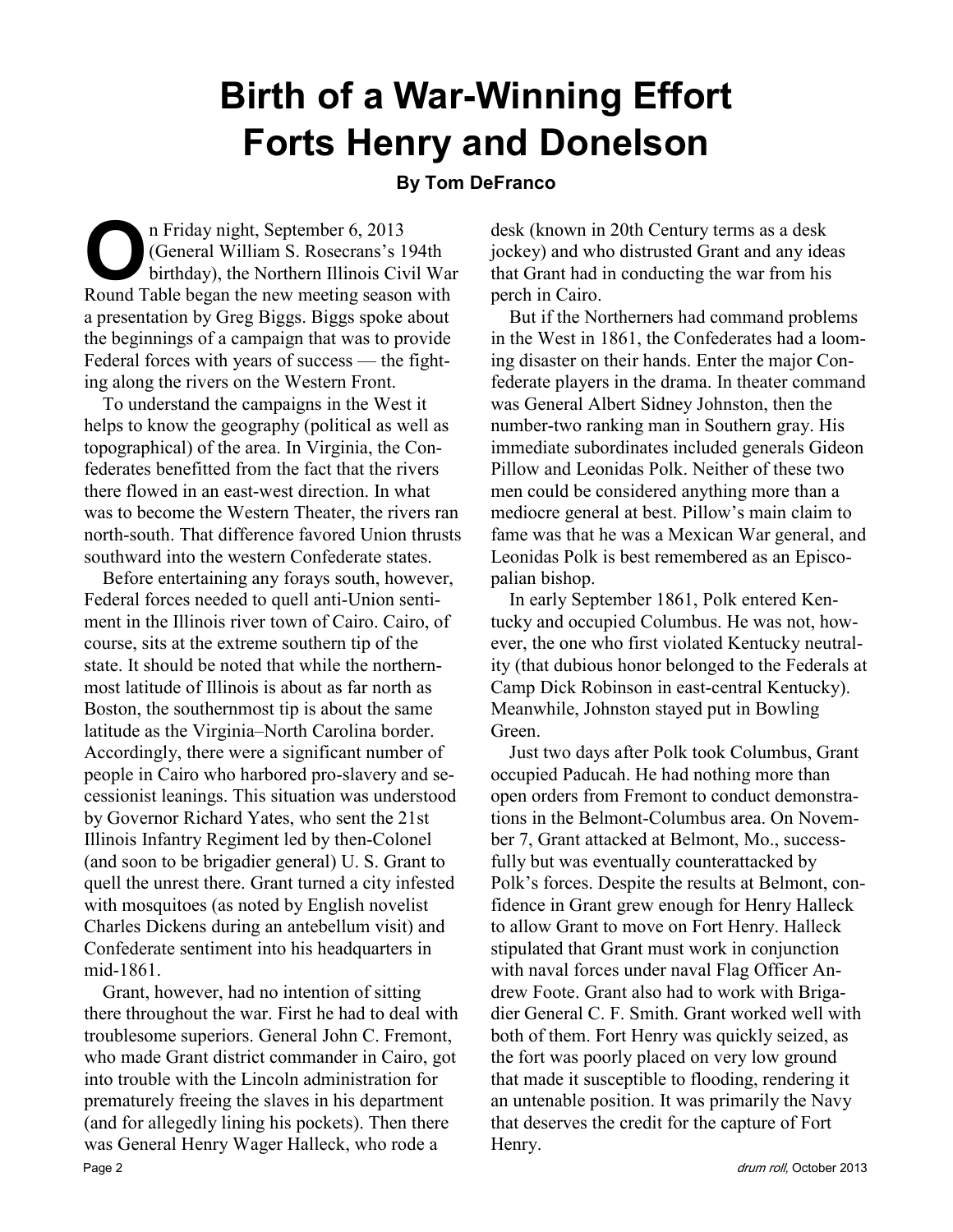Fort Donelson would be a different animal altogether, however. It would require a fight by army troops to capture it. Foote's gunboats took the first stab at Fort Donelson, but were driven back. The Confederates then figured that they might need to break out of the fort by counterattacking Grant. This counterattack hit Grant's right flank (General John McClernand), sending it into retreat and forcing it to re-form.

Confederate command confusion reigned again, though. Colonel Nathan Bedford Forrest insisted that General Bushrod Johnson push the attack, but Johnson refused, agreeing only to advance cautiously. Then an altercation began between generals Pillow and Simon Buckner about making sure that their troops were linked together. This disagreement bought time for McClernand to regroup and also for General Lew Wallace to come up in support.

Confederate success was short lived and most of Fort Donelson's garrison surrendered the next day, with the notable exceptions of units under Bedford Forrest, General John Floyd, and Pillow. Buckner surrendered over 12,000 men. This victory was important to both the Union war effort and Grant's career. It opened the Cumberland and Tennessee Rivers to Federal thrusts and gave Grant a reputation as a fighter. It also gave him a new moniker — Unconditional Surrender Grant.

On behalf of the round table, I wish to thank Greg Biggs for his excellent presentation on the early riverine fighting of the Civil War.

#### October Events

October 2, Lake County Civil War Round Table. Don Jarrett will speak on How To Become a Reenactor.

October 5, Civil War Museum, Kenosha, WI. Kevin and Patsy Alderson will present the Civil War Letters of Guy C. Taylor, 36th Wisconsin Volunteers. This program is sponsored by the Milwaukee Civil War Round Table and Iron Brigade Association. Information on all Civil War Museum programs is available at (262) 653-4140 or www.thecivilwarmuseum.org.

drum roll, October 2013 page 3 October 5, 16th Civil War Symposium, Cantigny, Wheaton. Symposium sponsored by the National Archives at Chicago will feature Michael Ballard, Mississippi State University, speaking on Atrocities at Milliken's Bend: U. S. Grant, Racism, and the Siege of Vicksburg; James Downs, Connecticut College, on Sick from Freedom: African-American Illness and Suffering during the Civil War; Robert Girardi, on the Union High Command at Chancellorsville; and Stephen Towne, Indiana University–Purdue University Indianapolis, on Fighting Desertion and Disloyalty: The Rise of Army Intelligence Operations in the Midwest in 1863. More information is available at www.archives.gov/great-lakes/public/programs/ calendar.html or (773) 948-9001. Registration re-

quired, though there is no fee. Participants may bring a lunch or go out on their own.

October 8, McHenry County Civil War Round Table. Dave Noe will speak on Sherman's March: Myths and Legends.

October 11, Chicago Civil War Round Table. William Cooper will speak on We Have the War Upon Us.

October 11, Civil War Museum, Kenosha, WI. Pete Skelly will discuss Lincoln in Wisconsin.

October 15, Lincoln-Davis Civil War Round Table. Max and Donna Daniels will present Abe and Mary Lincoln: A Press Conference.

October 18, Salt Creek Civil War Round Table. Harold Knudsen will speak on General James Longstreet.

October 20, Civil War Museum, Kenosha, WI. Museum staff will lead a special tour of the Campaigns of '63 exhibit, and an actor will portray James P. Sullivan, focusing on his war experience, including the Battle of Gettysburg. Registration required; \$10/\$7 museum members.

October 30, Gail Borden Library, Elgin. Bill Werst will discuss the impact of Lincoln, even in death, and the funeral train on the United States. Register at www.gailborden.info/register or at (847) 429-4597.